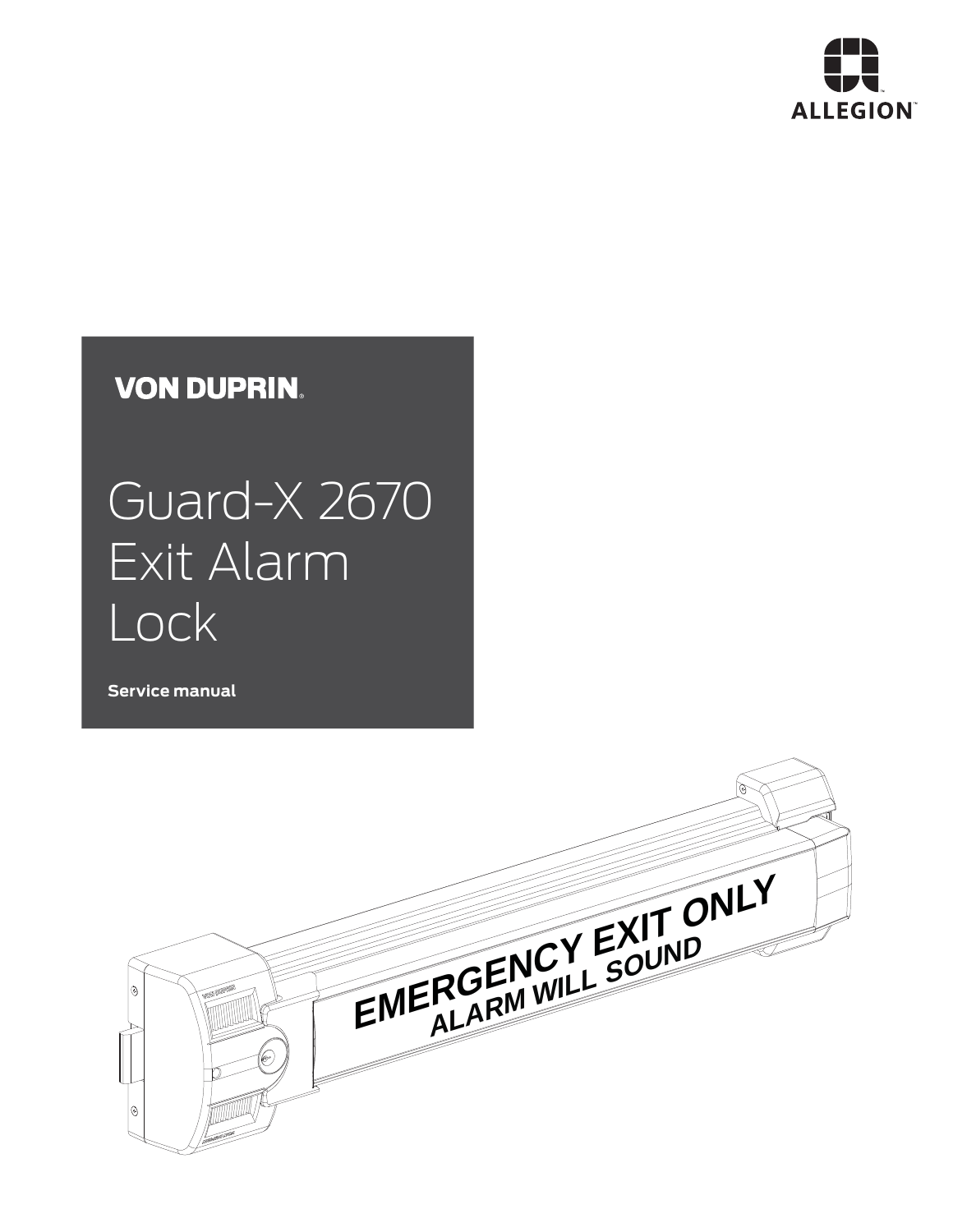#### **INDEX**

| <b>General Information</b>                |  |
|-------------------------------------------|--|
|                                           |  |
|                                           |  |
|                                           |  |
| <b>Guard-X 2670 Exit Alarm Lock Parts</b> |  |
|                                           |  |
|                                           |  |
|                                           |  |
|                                           |  |
|                                           |  |
|                                           |  |
|                                           |  |
|                                           |  |
|                                           |  |

#### **INTRODUCTION**

This manual contains a listing of replaceable parts and assemblies for the Guard-X 2670 Exit Alarm Lock.

#### **HOW TO ORDER**

Some parts are sold separately. Other items are available as part of a kit or multiple quantity package. For the best possible service when ordering replacement parts or assemblies, please provide the following information:

- Part number or assembly number
- Description
- Quantity needed
- Finish desired (if available finished)
- Date of original purchase (if known)

To find out the name of your local Von Duprin distributor or sales representative, contact:

Von Duprin Division Allegion 2720 Tobey Drive Indianapolis, IN 46219 Phone: (877) 671-7011

#### **PART NUMBER AND AVAILABILITY CHANGES**

This manual was designed to help illustrate the replacement parts and kits that are available for sale. Because of changes to the product and/or manufacturing process, part numbers and availability can change over time.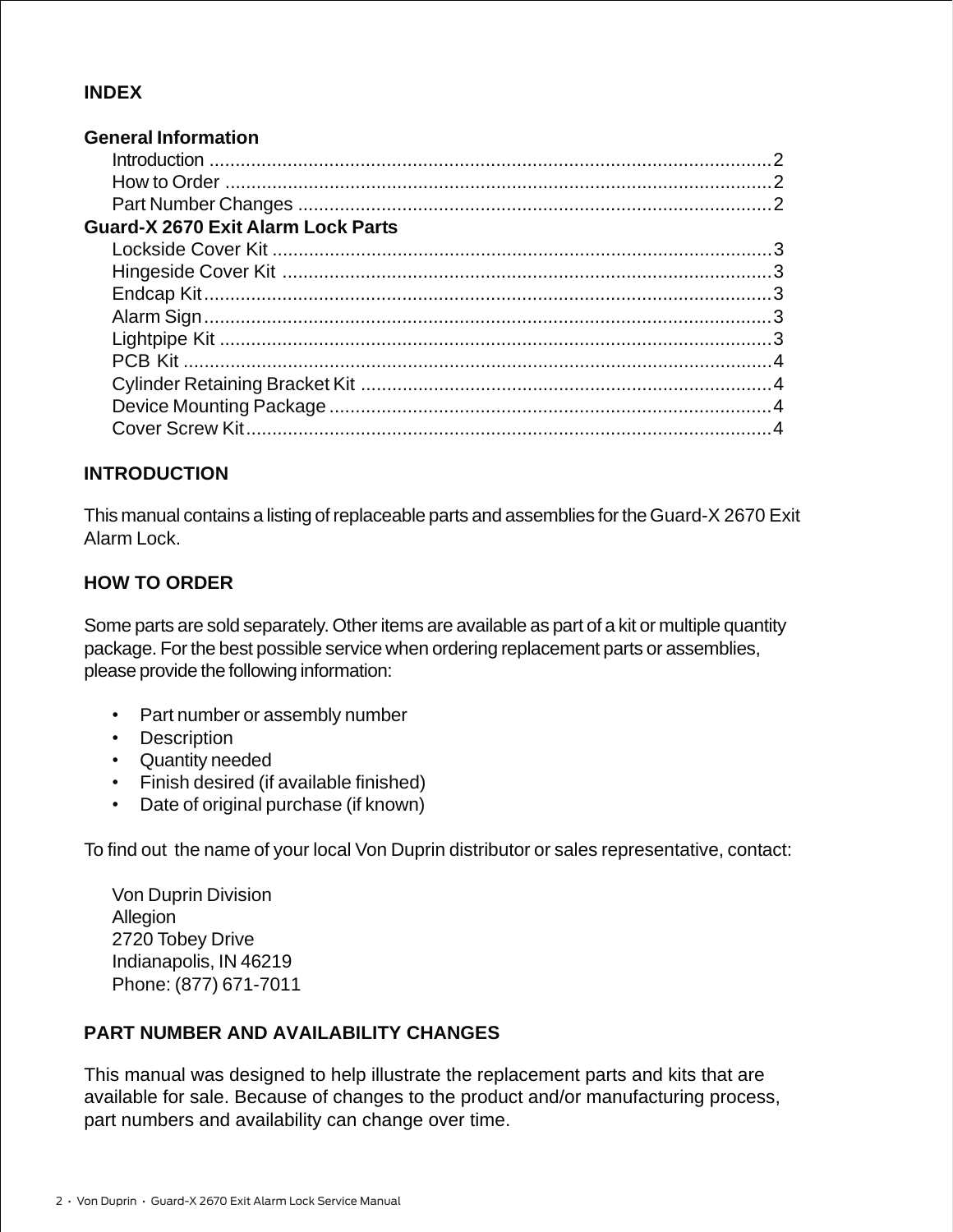### **2670 EXIT ALARM PARTS**

| Part No.         | Includes Items    | Description                   | Quantity       |
|------------------|-------------------|-------------------------------|----------------|
| COVER.109        |                   | 2670 Lockside Cover Kit SP28  |                |
|                  | 1                 | Lockside Cover                | 1              |
|                  | $\overline{2}$    | Lightpipe                     | 1              |
|                  | 3                 | <b>Baffle Stamp</b>           | 1              |
|                  | 4                 | <b>Retaining Ring</b>         | 3              |
|                  | 5                 | 10-16 x 5/8" FPHMS            | $\overline{2}$ |
|                  | 6                 | 10-16 x 1-1/2" FPHMS          | $\overline{2}$ |
| COVER.121        | same as COVER.109 | 2670 Lockside Cover Kit SP313 |                |
| COVER.122        | same as COVER.109 | 2670 Lockside Cover Kit US19  |                |
| COVER.114        |                   | 2670 Hingeside Cover - Silver |                |
|                  | $\overline{7}$    | Hingeside Cover               | $\mathbf{1}$   |
|                  | 8                 | 10-16 x 5/8" FPHMS            | $\overline{2}$ |
| COVER.115        | same as COVER.114 | 2670 Hingeside Cover - Black  |                |
| COVER.116        | same as COVER.109 | 2670 Hingeside Cover - Brown  |                |
| <b>ECAP.105</b>  |                   | 2670 Endcap Kit               |                |
|                  | 9                 | Endcap                        | 1              |
|                  | 10                | 10-24 x 1/4" UFPHMS           | $\overline{2}$ |
| <b>SIGN.1001</b> | 11                | Alarm Sign - English          | 1              |
| <b>SIGN.1002</b> | 11                | Alarm Sign - Spanish          | 1              |
| SIGN.1003        | 11                | Alarm Sign - French           | 1              |
| <b>PIPE.101</b>  |                   | <b>Lightpipe Kit</b>          |                |
|                  | 12                | Lightpipe                     | 1              |
|                  | 13                | <b>Retaining Ring</b>         | 1              |

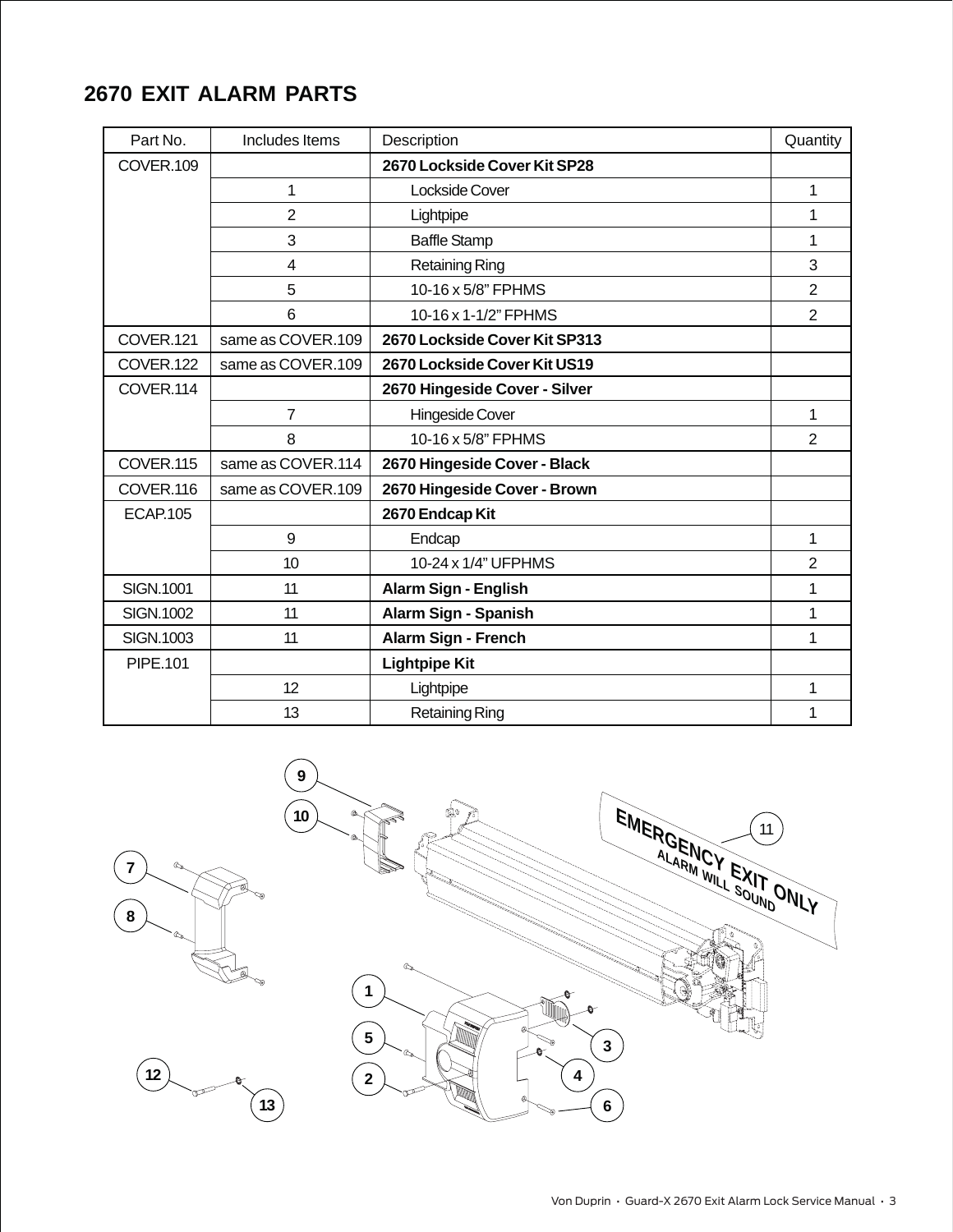## **2670 EXIT ALARM PARTS**

| Part No.           | Includes Items      | Description                           | Quantity       |
|--------------------|---------------------|---------------------------------------|----------------|
| PCB.10018          | 1                   | 2670 PCB Kit Field - English          |                |
| PCB.10019          | 1                   | 2670 PCB Kit Field - Spanish          | 1              |
| PCB.10020          | 1                   | 2670 PCB Kit Field - French           | 1              |
| <b>BRKT.121</b>    |                     | <b>Cylinder Retaining Bracket Kit</b> |                |
|                    | 2                   | <b>Cylinder Retaining Bracket</b>     |                |
|                    | 3                   | 10-24 x 5/8" PPHMS                    |                |
|                    | 4                   | 10-16 x 5/8" PPHMS                    |                |
| 050379             | 5                   | 2670 Cylinder Tailpiece Extension     |                |
| <b>PKGMTG.1002</b> |                     | 2670 Device Mounting Package US28     |                |
|                    | 5                   | Tailpiece Extension                   | 1              |
|                    | 6                   | 10-16 x 5/8" FPHSMS                   | 6              |
|                    | $\overline{7}$      | 1/4-20 x 3/4" PPHMS                   | 6              |
|                    | $\overline{7}$      | 1/4-14 x 1" PPHMS                     | 6              |
|                    | 8                   | 10-16 x 1-1/2" FPHMS                  | $\overline{2}$ |
|                    | 9                   | 12-24 x 9/32" FSH Cylinder Screw      | $\overline{2}$ |
|                    | 10                  | <b>Cylinder Anchor Plate</b>          | 1              |
|                    | 11                  | 9 Volt Battery                        |                |
| <b>PKGMTG.1003</b> | same as PKGMTG.1002 | 2670 Device Mounting Package Black    |                |
| PKGSCR.1001        |                     | 2670 Cover Screw Kit SP28             |                |
|                    | 5                   | Tailpiece Extension                   | 1              |
|                    | 6                   | 10-16 x 5/8" FPHSMS                   | 6              |
|                    | $\overline{7}$      | 1/4-20 x 3/4" PPHMS                   | 6              |
|                    | 7                   | $1/4 - 14 \times 1$ " PPHMS           | 6              |
|                    | 8                   | 10-16 x 1-1/2" FPHMS                  | 2              |
|                    | 9                   | 12-24 x 9/32" FSH Cylinder Screw      | $\overline{2}$ |
|                    | 12                  | 1/4-20 x 1" FPHMS                     | 4              |
|                    | 12                  | 1/4-14 x 1-1/4" FPHMS                 | 4              |
|                    | 13                  | 10-24 x 1/4" UFPHMS                   | $\overline{2}$ |